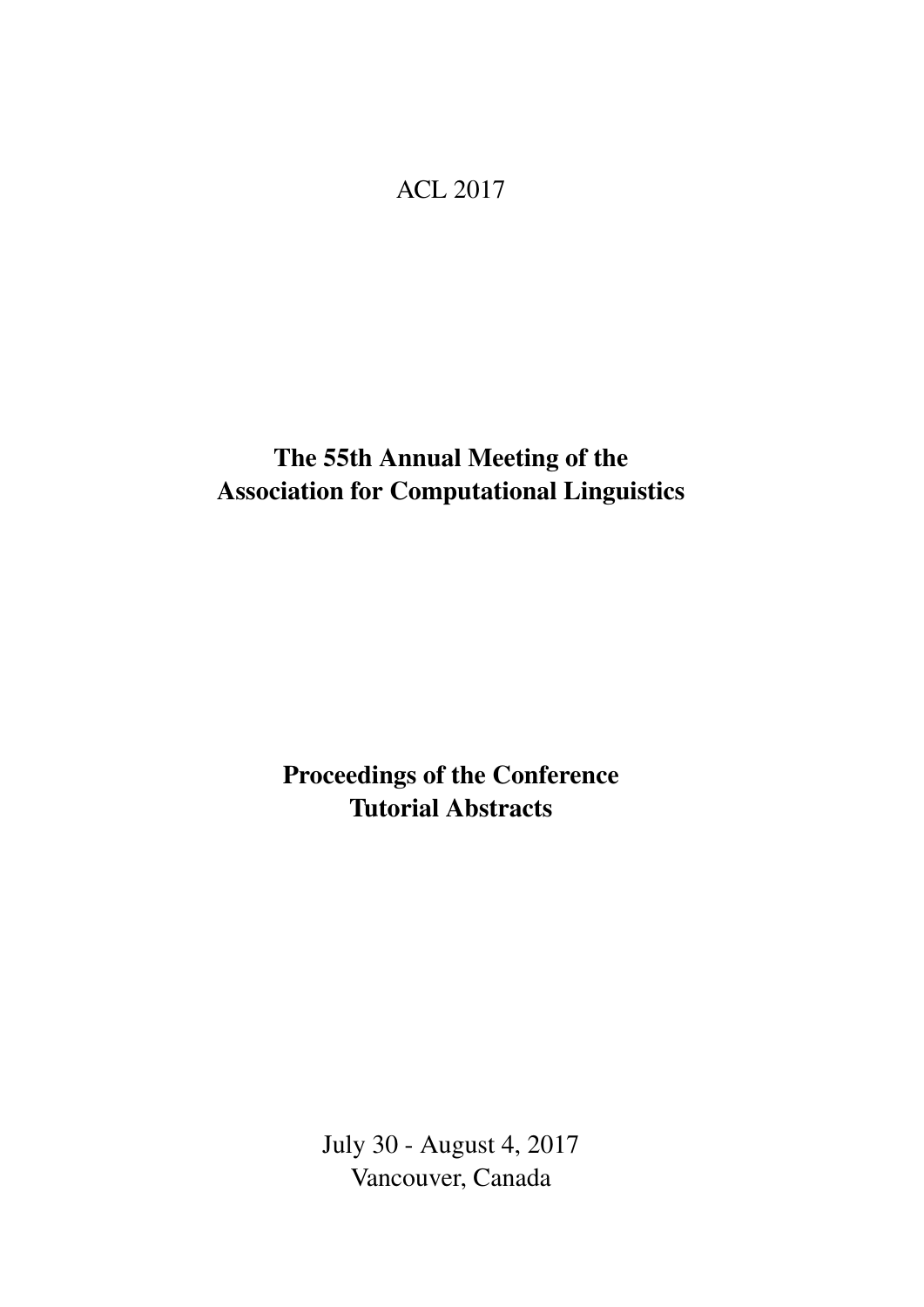c 2017 The Association for Computational Linguistics

Order copies of this and other ACL proceedings from:

Association for Computational Linguistics (ACL) 209 N. Eighth Street Stroudsburg, PA 18360 USA Tel: +1-570-476-8006 Fax: +1-570-476-0860 acl@aclweb.org

ISBN 978-1-945626-77-7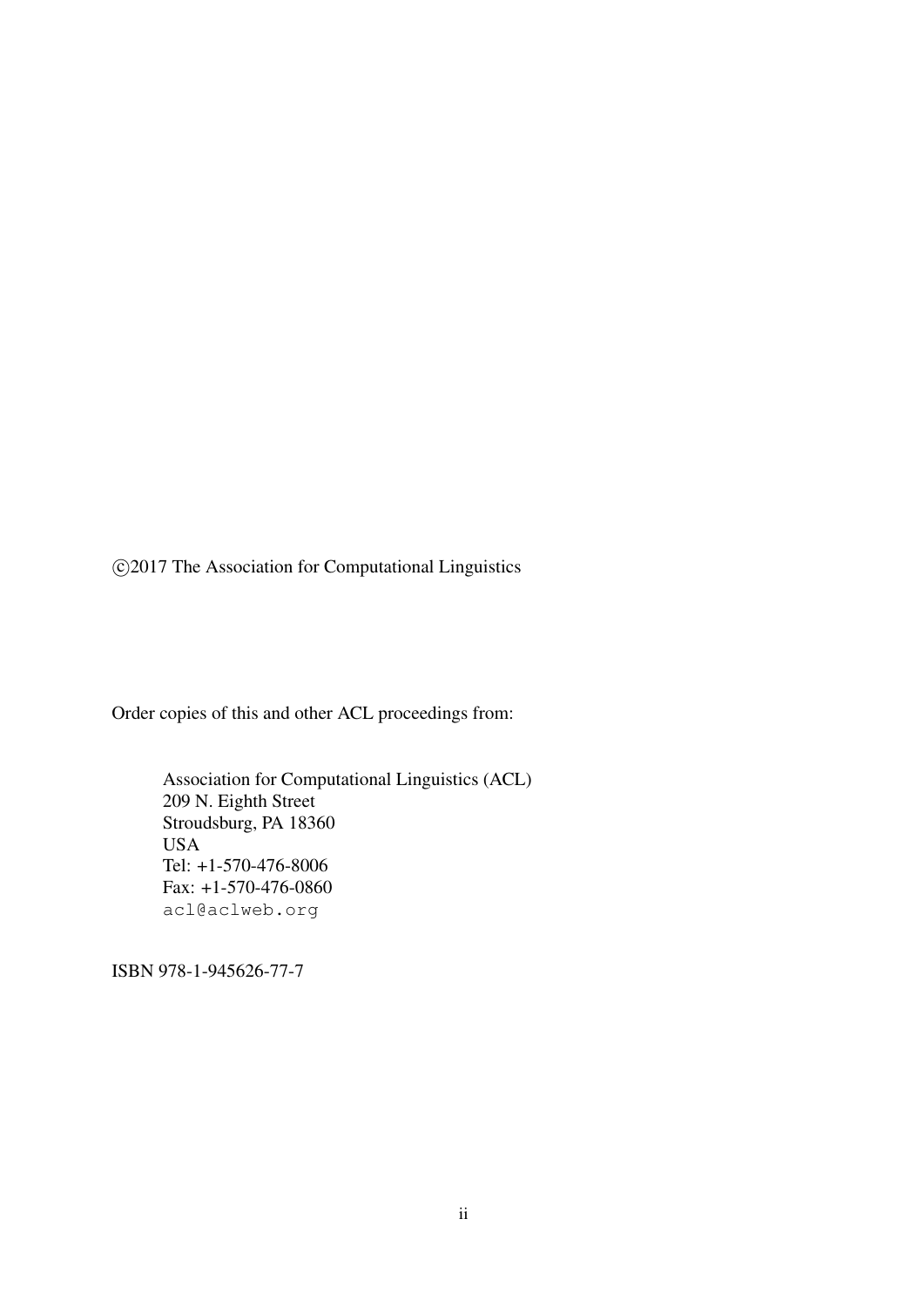### Introduction

This volume contains the abstracts of the ACL 2017 tutorials. This year we had a joint call-for-tutorials, coordinated with the EACL and EMNLP co-chairs (6 co-chairs in total). We received 26 submissions for the joint ACL/EACL/EMNLP call, and it was a difficult task to make a final selection. The six co-chairs applied the following criteria for evaluation: relevance to ACL community, quality of proposal, quality of instructor, estimate of attendance, relevance of area. The tutorials were then assigned to venues trying to respect proposers' preferences and to balance topics across venues. Nine tutorials had ACL as the preferred conference, from which one was rejected, two were redirected to EMNLP and the rest (six of them) was accepted. All six are organised as half-day tutorials.

We are very grateful to Alex Klementiev and Lucia Specia (EACL tutorial chairs), Nathan Schneider and Alexandra Birch (EMNLP tutorial chairs), Priscilla Rasmussen and Anoop Sarkar (local chairs), Wei Lu, Sameer Singh and Margaret Mitchell (publication chairs), Min-Yen Kan and Regina Barzilay (program co-chairs) and of course Chris Callison-Burch (general chair) for various kinds of help, advice and assistance offered during the process of putting the tutorial programme and materials together. Most importantly, we would like to thank the tutorial presenters for the time and effort in preparing and presenting the tutorials.

We hope you will enjoy the tutorials!

ACL 2017 Tutorial Chairs Maja Popovic, Humboldt-Universität zu Berlin ´ Jordan Boyd-Graber, University of Colorado, Boulder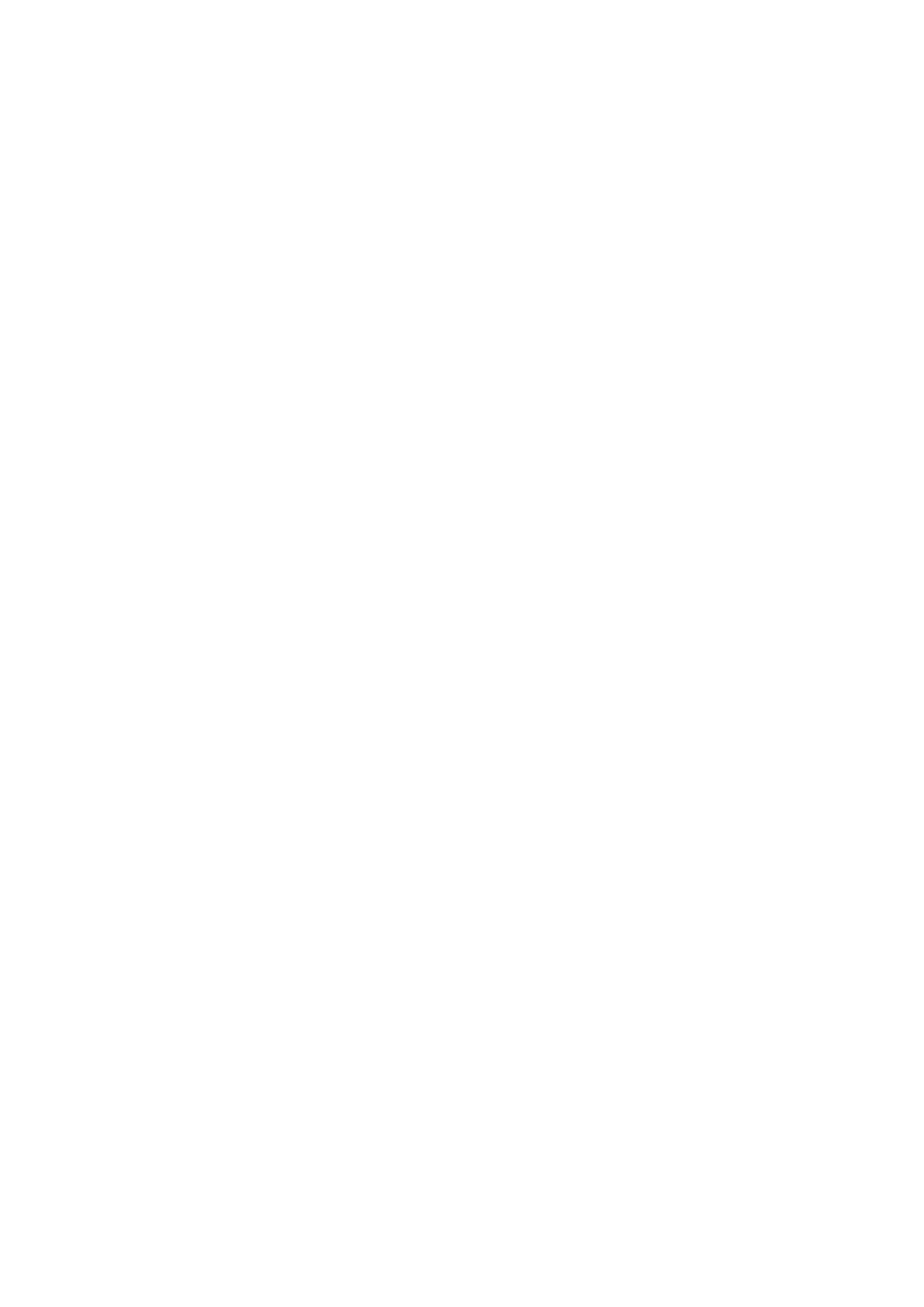### Tutorial Chairs:

Maja Popovic, Humboldt-Universität zu Berlin ´ Jordan Boyd-Graber, University of Colorado, Boulder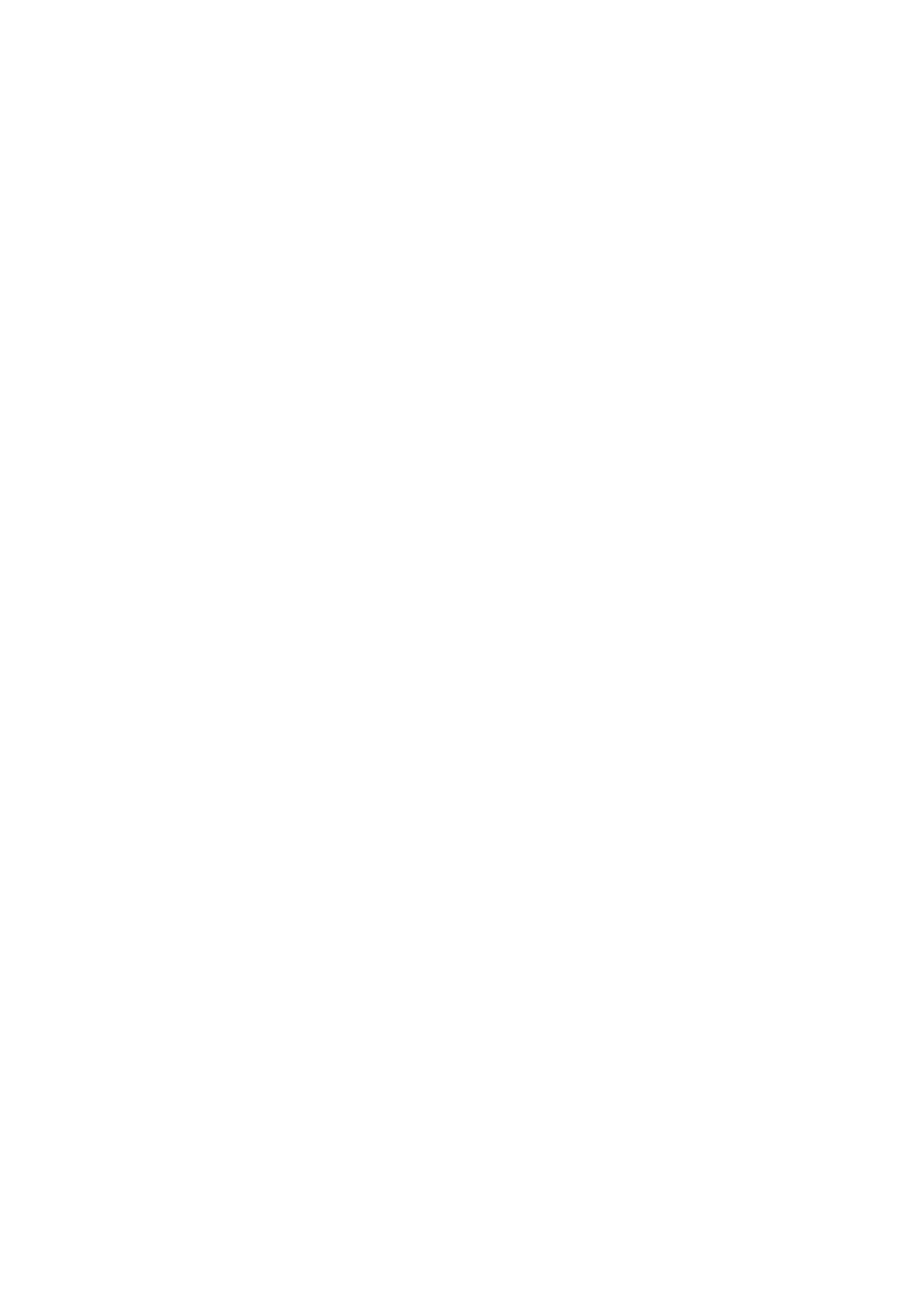# Table of Contents

| <b>NLP</b> for Precision Medicine                                      |  |
|------------------------------------------------------------------------|--|
| Multimodal Machine Learning: Integrating Language, Vision and Speech   |  |
| Deep Learning for Semantic Composition                                 |  |
| Deep Learning for Dialogue Systems                                     |  |
| Beyond Words: Deep Learning for Multiword Expressions and Collocations |  |
| Tutorial: Making Better Use of the Crowd                               |  |